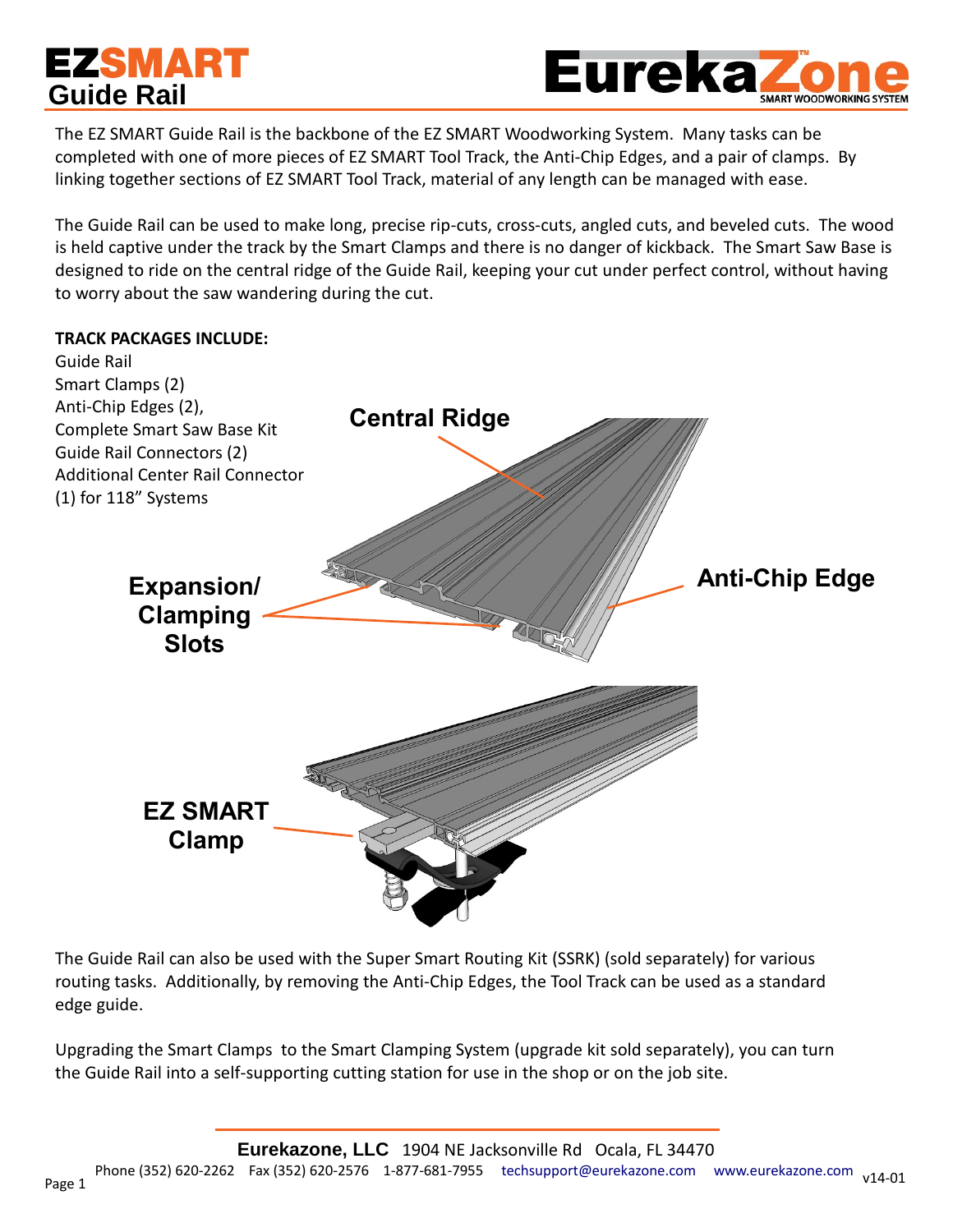### **CONNECTING TRACKS**



Individual sections of Guide Rail may joined together by short sections of self-aligning connectors. The connectors have set screws that allow the Guide Rail sections to remain tightly joined. The self-aligning nature of the connectors ensures a straight connection.

#### **Connecting the Guide Rail**

1. Slide connectors into one section of Guide Rail and tighten set-screws, not over tightening as this may result in dimpling of the top of the Guide Rail.

2. Slide connectors into next section of Guide Rail, again tighten remaining set-screws.

NOTE: A small gap (1/32" to 1/16") may be left between the sections of Guide Rail due to subtle variations in the cut and of the Guide Rail.



\* The center connector is included with Track Saw Systems greater than 108" and are available for purchase separately.